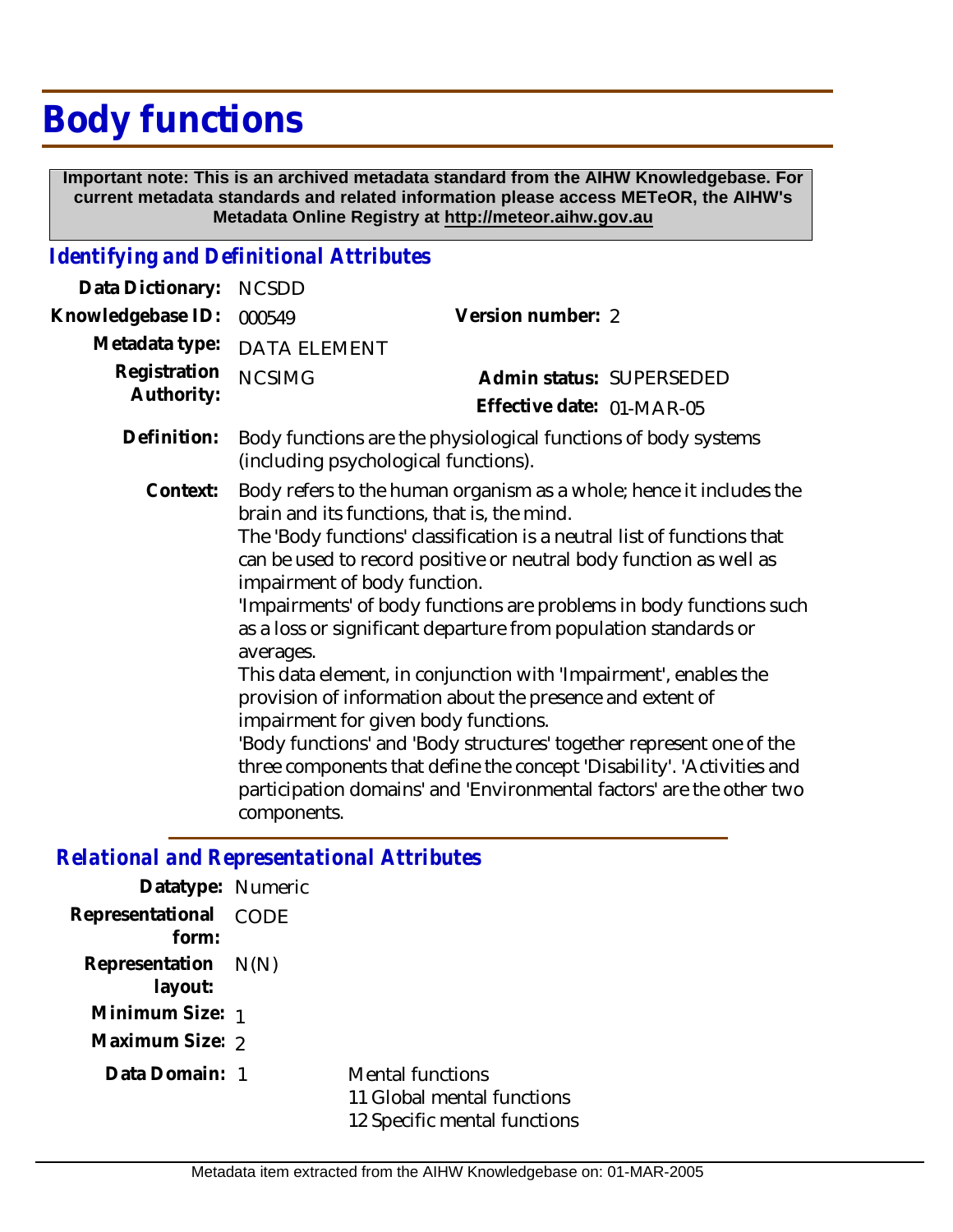| $\overline{2}$                                                                                                                                                                               | Sensory functions and pain                                                  |  |
|----------------------------------------------------------------------------------------------------------------------------------------------------------------------------------------------|-----------------------------------------------------------------------------|--|
|                                                                                                                                                                                              | 21 Seeing and related functions                                             |  |
|                                                                                                                                                                                              | 22 Hearing and vestibular functions                                         |  |
|                                                                                                                                                                                              | 23 Additional sensory functions including pain                              |  |
| 3                                                                                                                                                                                            | Voice and speech functions                                                  |  |
| 4                                                                                                                                                                                            | Functions of the cardiovascular, haematological,                            |  |
|                                                                                                                                                                                              | immunological and respiratory systems                                       |  |
|                                                                                                                                                                                              | 41 Functions of the cardiovascular system                                   |  |
|                                                                                                                                                                                              | 42 Functions of the haematological system                                   |  |
|                                                                                                                                                                                              | 43 Functions of the respiratory system                                      |  |
| 5                                                                                                                                                                                            | Functions of the digestive, metabolic and endocrine                         |  |
|                                                                                                                                                                                              | systems                                                                     |  |
|                                                                                                                                                                                              | 51 Functions related to the digestive system                                |  |
|                                                                                                                                                                                              | 52 Functions related to metabolism and the                                  |  |
|                                                                                                                                                                                              | endocrine system                                                            |  |
| 6                                                                                                                                                                                            | Genitourinary and reproductive functions                                    |  |
|                                                                                                                                                                                              | 61 Urinary functions                                                        |  |
|                                                                                                                                                                                              | 62 Genital and reproductive functions                                       |  |
| $\overline{7}$                                                                                                                                                                               | Neuromusculoskeletal and movement-related                                   |  |
|                                                                                                                                                                                              | functions                                                                   |  |
|                                                                                                                                                                                              | 71 Functions of the joints and bones                                        |  |
|                                                                                                                                                                                              | 72 Muscle functions                                                         |  |
|                                                                                                                                                                                              | 73 Movement functions                                                       |  |
| 8                                                                                                                                                                                            | Functions of the skin and related structures                                |  |
|                                                                                                                                                                                              | 81 Functions of the skin                                                    |  |
|                                                                                                                                                                                              | 82 Functions of the hair and nails                                          |  |
| Guide For Use: Multiple codes may be recorded. Where multiple body functions<br>or impairments of body functions are recorded, the following<br>prioritising system should be useful.        |                                                                             |  |
| - The first recorded body function or impairment of body function<br>is the one having the greatest impact on the individual.<br>- Second and subsequent body function or impairment of body |                                                                             |  |
|                                                                                                                                                                                              | function is also of relevance to the individual.                            |  |
|                                                                                                                                                                                              |                                                                             |  |
| Collection Methods: In order to indicate the presence and extent of an impairment in<br>relation to a given body function, 'Impairment extent' should also<br>be recorded.                   |                                                                             |  |
|                                                                                                                                                                                              | This data element consists of a neutral list of body functions (single      |  |
|                                                                                                                                                                                              | digit level of coding) and more detailed categories; either level of        |  |
|                                                                                                                                                                                              | detail may be chosen for use. Either single digit headings (such as         |  |
|                                                                                                                                                                                              | Mental functions) or two-digit categories (such as Global mental            |  |
|                                                                                                                                                                                              | functions) may be recorded.                                                 |  |
|                                                                                                                                                                                              | Related metadata: supersedes previous data element Body functions version 1 |  |
|                                                                                                                                                                                              | relates to the data element concept Disability version 2                    |  |
|                                                                                                                                                                                              | relates to the data element concept Functioning version 1                   |  |
|                                                                                                                                                                                              |                                                                             |  |